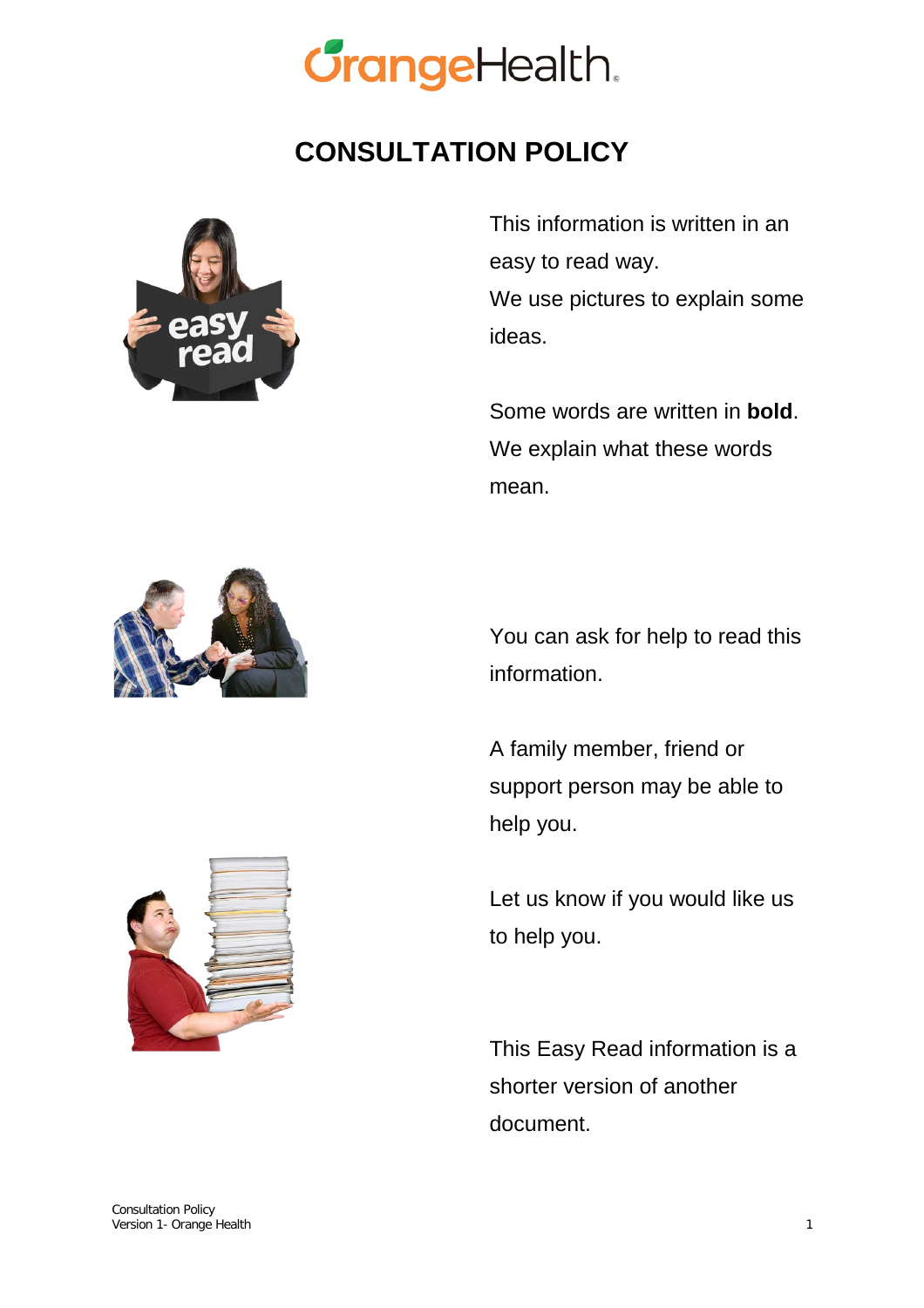You can ask us for a copy of the longer document.





This information is about how we involve you in decisions about your services.





**Consultation** means we ask you to tell us about your experience and what you think.

- We might ask you about the best way to make a new service work.
- We might ask you about different types of new services.

We believe you know what is best for you. If you need support to make your own decisions, we can help you.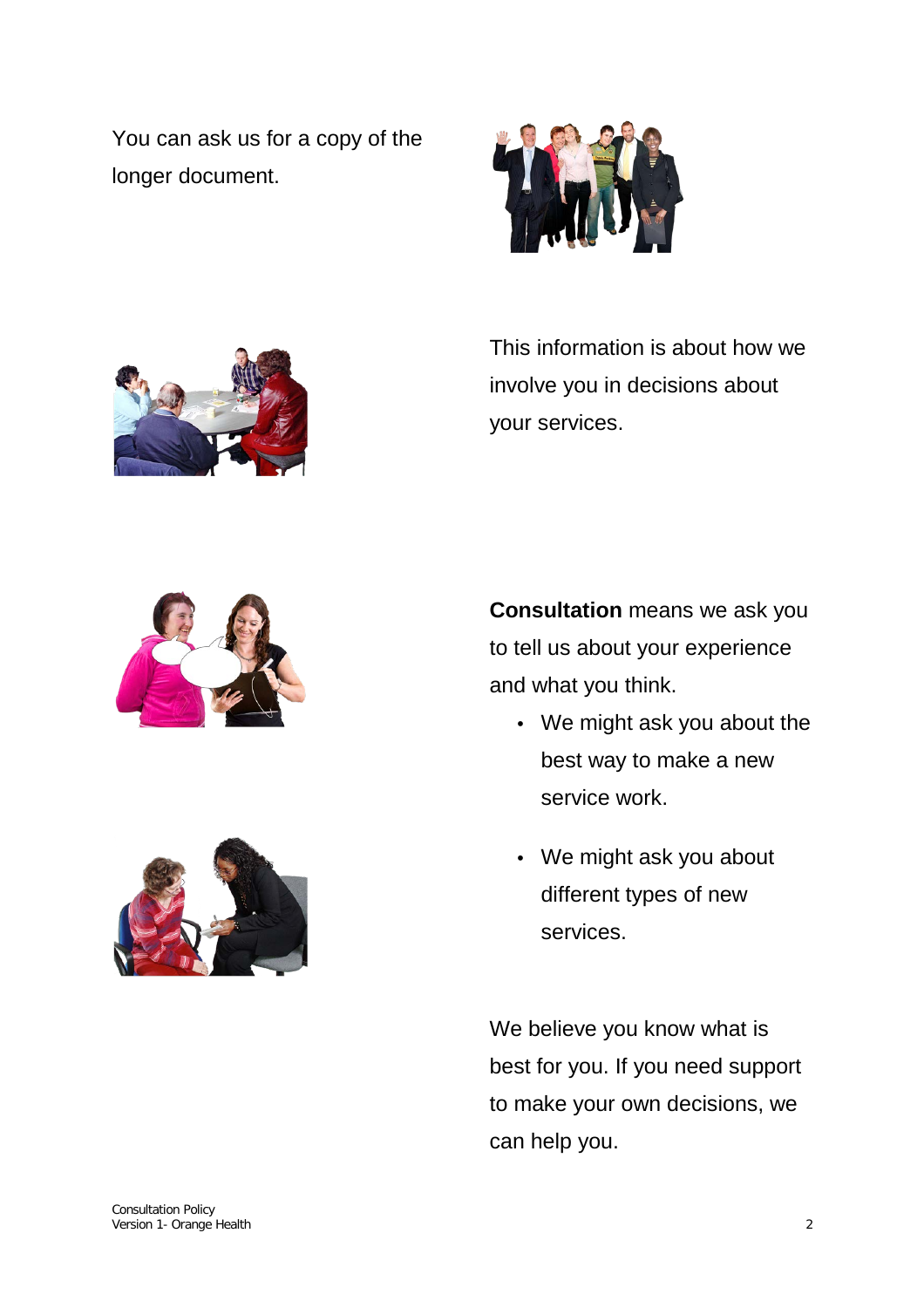If you want us to, we can also ask your family or friends or other people what they think.





There are some rules we follow when we have a consultation.



We will give you information about the consultation in a document, or talk to you. We can also get it translated.



We will give you time to think about the information.